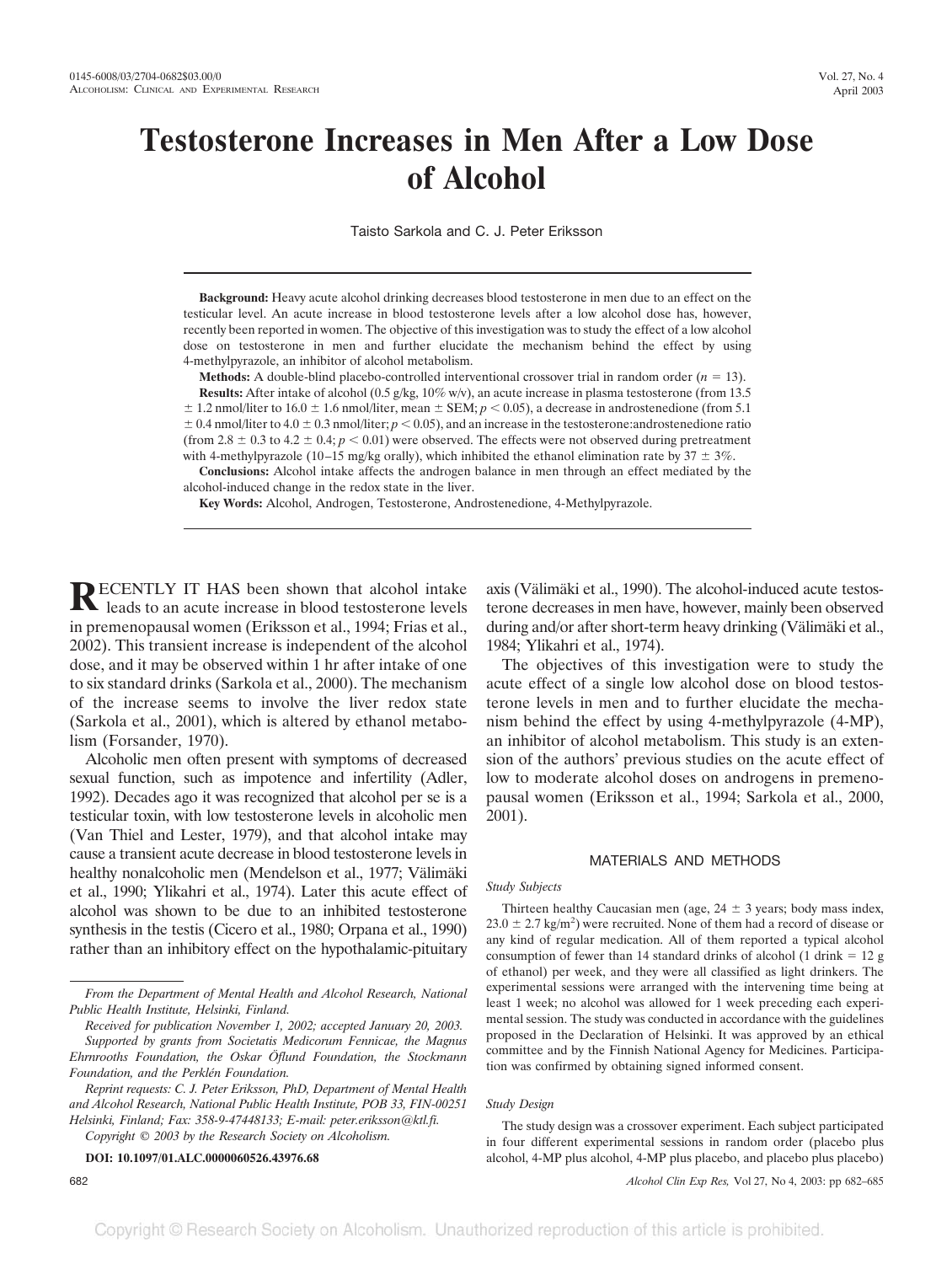starting at 4:00 PM. The different treatments were equally represented at each experimental session. 4-MP or placebo was given per os in a doubleblind fashion. The success of blinding the subject and the absence of adverse effects has been reported earlier (Sarkola et al., 2002). 4-MP (or placebo) was given at 4:00 PM. Alcohol (0.5 g/kg, corresponding to three to four standard drinks) or placebo was given per os 2 hr later. Drinking time was 15 min, and subjects remained seated throughout the experiment. Blood samples (10 ml) were collected from the median cubital vein before intake of 4-MP (or placebo), before intake of alcohol (or placebo), and at 75, 150, 225, and 300 min from the start of drinking alcohol or placebo. Subjects were asked to abstain from heavy physical exercise and from intake of food for 4 hr before blood sampling. No smoking was allowed during the experimental sessions.

#### *Reagents and Analytical Procedures*

The preparation of the 4-MP (1.0 g of methylpyrazole per subject, corresponding to 10–15 mg/kg orally) and placebo solutions has been reported earlier (Sarkola et al., 2002). The alcohol (10% w/v in lingonberry juice, 0.5 g/kg orally; i.e., 5 ml/kg) and placebo (5 ml/kg juice only) drinks were prepared on the day of use.

Hormone and ethanol measurements were performed from plasma samples stored at  $-70^{\circ}$ C until measurement. Ethanol levels were determined by headspace gas chromatography (Sigma 2000, PerkinElmer Corp., Norwalk, CT). The intra-assay and interassay coefficients of variation were 4.0 and 5.1%, respectively, at the level of 1.5 mmol/liter  $(n =$ 10), and the detection limit was 0.03 mmol/liter. Testosterone (4 androsten-17 $\beta$ -ol-3-one) and androstenedione (4-androsten-3,17-dione) levels were determined by standard radioimmunoassay reagent sets (Orion Diagnostica, Helsinki, Finland, for testosterone; Diagnostic Products Corp., Los Angeles, CA, for androstenedione). For testosterone, the within-assay variability (coefficient of variation) was 6.6%, and the between-assay variability was 7.0% at the level of 0.96 nmol/liter  $(n = 10)$ . The detection limit of the testosterone assay was 0.1 nmol/liter. For androstenedione, the within-assay variability was 8.5%, and the betweenassay variability was 9.8% at the level of 5.3 nmol/liter  $(n = 10)$ . The detection limit of the androstenedione assay was 0.14 nmol/liter.

#### *Statistical Methods*

Results are reported as mean  $\pm$  SEM if not otherwise specified. Due to within-subject differences in steroid levels between treatment sessions  $\approx$  10% for testosterone and  $\approx$  20% for androstenedione, all sessions), the baseline value (level before intake of 4-MP or placebo) was subtracted from later time points, and the values obtained were used in the figures. The within-subject difference in the steroid ratio between the sessions was negligible. The sample size used was based on the authors' previous work on alcohol and androgens in women (Sarkola et al., 2001). Nontransformed data were used in the statistical analyses. Statistical significance (sphericity assumed) was tested by using analyses of variance for repeated measures with drug (4-MP/placebo), drink (alcohol/placebo), and time as within-group factors. Statistically significant results in the analyses of variance were followed by paired *t* tests for appropriate time points with no corrections made. Similar results were obtained with the nonparametric Wilcoxon matched pairs test. The ethanol-elimination rate was calculated by extrapolation of the pseudolinear part of the elimination curve to zero ethanol by using time points 150 up to 300 min from intake of alcohol. Data were analyzed with SPSS (version 10.0, SPSS, Inc., Chicago, IL) and GraphPad Prism (version 2.0, GraphPad Software, Inc., San Diego, CA) statistical software.

#### RESULTS

## *Plasma Ethanol Levels*

The 4-MP pretreatment decreased the ethanol elimination rate by 37  $\pm$  3% (from 0.085  $\pm$  0.003 g/kg/hr to 0.054



**Fig. 1.** The acute effect of alcohol (0.5 g/kg orally; solid symbols) and placebo (open symbols) on plasma testosterone, androstenedione, the testosterone:androstenedione ratio, and ethanol (mean  $\pm$  SEM) during pretreatment with 4-methylpyrazole (squares) and placebo (circles) in 13 men.  $p < 0.05$ ,  $p < 0.01$ , and \*\*\* $p < 0.001$ , compared with all other groups. P, placebo; A, alcohol; 4-MP, 4-methylpyrazole.

 $\pm$  0.002 g/kg/hr;  $p < 0.001$ ), with peak concentrations at 75 min from intake  $(11.7 \pm 0.6 \text{ mmol/liter versus } 12.6 \pm 0.6 \text{ m}$ mmol/liter for placebo and 4-MP, respectively;  $p = 0.08$ ; Fig. 1).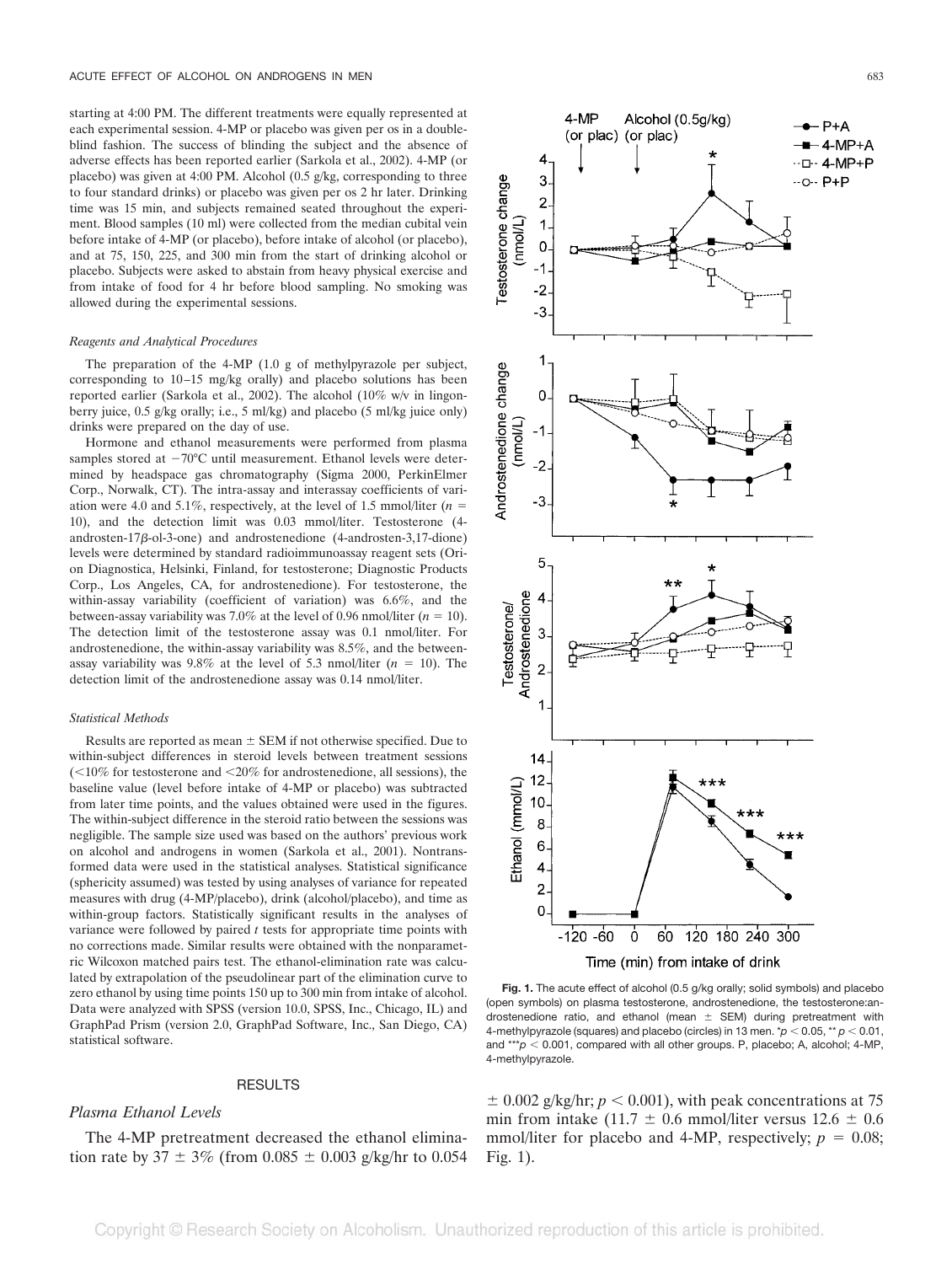### *Plasma Testosterone and Androstenedione Levels*

An increase in the plasma testosterone levels compared with placebo was observed after intake of alcohol  $(F = 2.6;$  $p = 0.033$ ; drink  $\times$  time interaction; Fig. 1). Testosterone levels increased from  $13.5 \pm 1.2$  nmol/liter before intake to  $16.0 \pm 1.6$  nmol/liter at 150 min from intake. A decrease in the plasma androstenedione levels compared with placebo was observed after intake of alcohol  $(F = 4.2; p = 0.066;$ drink effect; Fig. 1). Androstenedione levels decreased from  $5.1 \pm 0.4$  nmol/liter before intake to  $4.0 \pm 0.3$  nmol/ liter at 150 min from intake. An increase in the plasma testosterone:androstenedione ratio compared with placebo was observed after intake of alcohol  $(F = 4.1; p = 0.003;$ drink  $\times$  time interaction; Fig. 1). The ratio increased from  $2.8 \pm 0.3$  before intake to  $4.2 \pm 0.4$  at 150 min from intake. The transient effects of alcohol on plasma testosterone and androstenedione and the testosterone:androstenedione ratio returned to placebo levels when ethanol decreased to less than 2.0 mmol/liter. No significant effect of alcohol on testosterone, androstenedione, or the testosterone:androstenedione ratio was found during 4-MP pretreatment.

The androstenedione level decreased  $(F = 7.1; p <$ 0.001; time effect) and the testosterone:androstenedione ratio increased  $(F = 10.4; p < 0.001;$  time effect) during the experimental sessions. No time effect was observed in testosterone  $(F = 0.8; p = 0.6)$ . No effect of 4-MP per se was observed on testosterone  $(F = 1.4; p = 0.3;$  drug effect), androstenedione  $(F = 2.1; p = 0.18;$  drug effect), or the testosterone:androstenedione ratio ( $F = 3.5$ ;  $p = 0.09$ ; drug effect).

#### **DISCUSSION**

An acute increase in plasma testosterone was found after intake of alcohol corresponding to two or three standard alcohol drinks in healthy nonalcoholic men. A concomitant decrease in plasma androstenedione was observed. No significant effects of alcohol were found during pretreatment with 4-MP.

4-MP is a well known inhibitor of alcohol dehydrogenase. Particularly the alcohol dehydrogenase class I isoenzymes, which account for the major part of the oxidation of ethanol (Ehrig et al., 1990), are highly sensitive to the dosedependent inhibition of 4-MP (Blomstrand and Theorell, 1970). Ethanol oxidation causes an acute increase in the liver ratio of reduced nicotinamide adenine dinucleotide (NADH) to oxidized nicotinamide adenine dinucleotide  $(NAD<sup>+</sup>)$ , and this increase has been reported to be reduced during 4-MP pretreatment (Inoue et al., 1984; Salaspuro et al., 1977, 1978). The 37% decrease in the ethanolelimination rate observed is similar in magnitude to earlier reported findings (Jacobsen et al., 1996; Salaspuro et al., 1977, 1978) and support the view of a reduced ethanolinduced shift of the liver  $NADH: NAD<sup>+</sup>$  ratio during 4-MP pretreatment in this study.

Ethanol oxidation has earlier been shown to be coupled

to steroid reduction in the liver (Andersson et al., 1986). More specifically, ethanol oxidation was shown to cause an increased rate of the reduction catalyzed by the liver NADdependent  $17\beta$ -hydroxysteroid dehydrogenase type 2 enzyme (Casey et al., 1994; Wu et al., 1993) with a secondary change in the equilibrium between conjugated 17-hydroxyand 17-ketosteroids. During normal conditions, testosterone (17-hydroxysteroid) is oxidized to androstenedione (17-ketosteroid), and in the reaction  $NAD<sup>+</sup>$  is reduced to NADH. The competitive situation during alcohol intoxication seems, however, to be in favor of alcohol oxidation, during which the increased NADH level leads to an increased 17-ketosteroid to 17-hydroxysteroid reaction. These earlier findings on the conjugated steroids in men (Andersson et al., 1986), as well as on the unconjugated steroids in premenopausal women (Sarkola et al., 1999, 2001), are in accordance with our results. Other investigators have suggested that the shift in the ratio of  $NAD<sup>+</sup>$  to NADH in the liver might explain acute increases in estradiol and testosterone as well, although in these reports only an increase in the corresponding 17-hydroxysteroid (i.e., estradiol and testosterone) has been demonstrated in women (Ellingboe, 1987; Mendelson et el., 1987) and in men during gonadotropin stimulation (Phipps et al., 1987). Thus, our results suggest that the increase in the testosterone:androstenedione ratio is the result of an alteration in the steroid metabolism in the liver, i.e., a decreased overall oxidation of testosterone due to the increased reduction of androstenedione mediated by the alcohol-induced increase in the liver  $NADH: NAD<sup>+</sup>$  ratio.

That acute alcohol intake leads to decreased levels of testosterone in normal healthy men has been reported in a number of articles (e.g., Mendelson et al., 1977; Välimäki et al., 1990; Ylikahri et al., 1974), and these studies, as well as studies performed in the rat testis (Cicero et al., 1980; Cobb et al., 1980; Orpana et al., 1990), provide evidence that this effect is mainly mediated by an inhibited testosterone synthesis. Our earlier findings of reduced androgen catabolic products in the urine after intake of similar alcohol doses seem to rule out an increased androgen production in the testis during the present conditions (Sarkola et al., 2001). In our view, the acute increase in the testosterone:androstenedione ratio, which is more pronounced in premenopausal women (Sarkola et al., 2001) than in men, is not in contradiction with earlier reports and would rather suggest an additional site in the acute actions of alcohol on unconjugated steroids in humans. Thus, it is proposed that the present effects on androgens in the venous blood are the net effect of an inhibited catabolism in the liver and an inhibited synthesis in the gonads, the result of which will depend on different hormonal, dose, and time conditions. In view of our results, the former effect is not dose dependent and seems to predominate from the beginning of alcohol intoxication (Sarkola et al., 2000). The latter phenomenon may predominate mainly after larger doses, e.g., 1.5 g/kg orally or more, and during the late descending